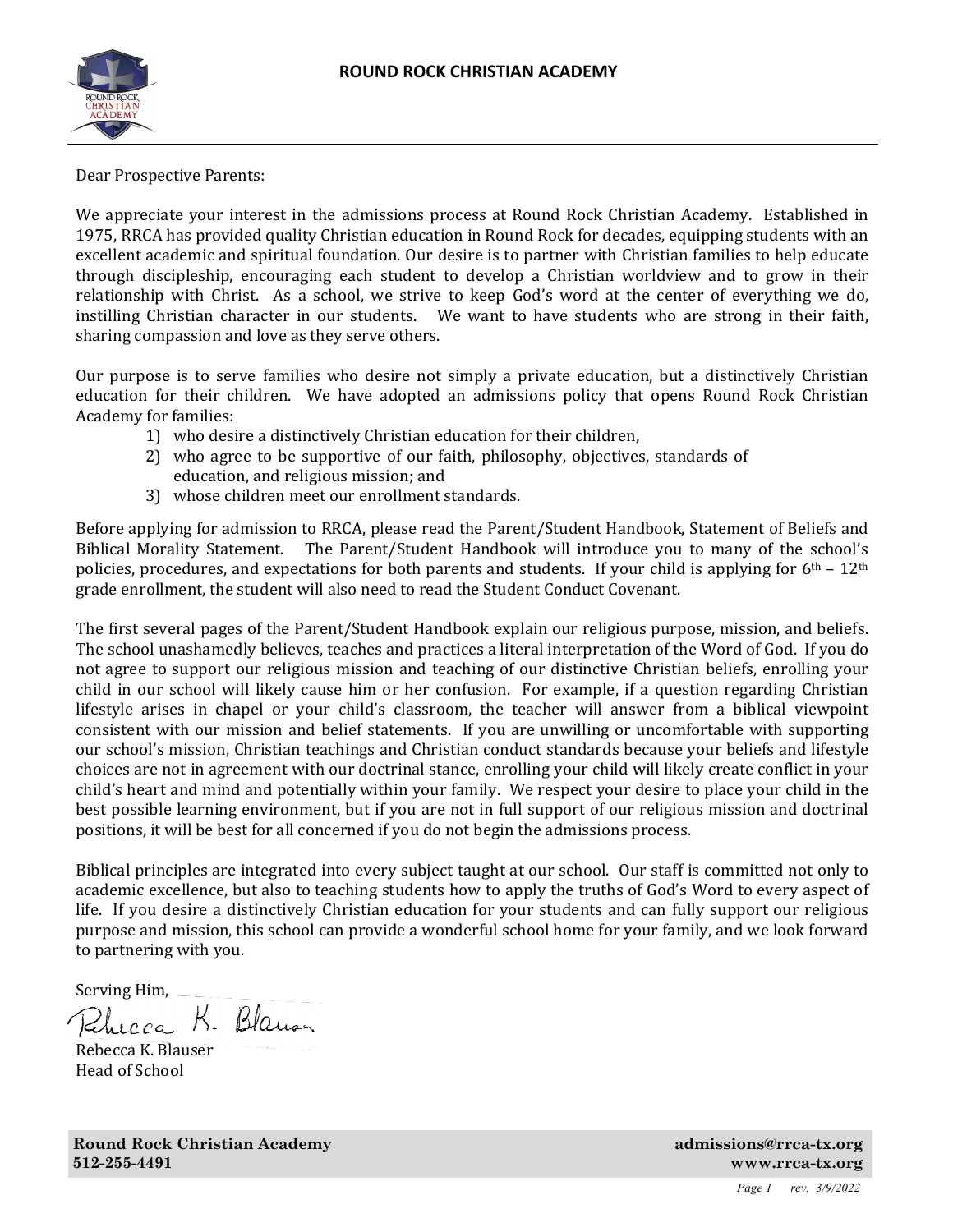

**ROUND ROCK CHRISTIAN ACADEMY** 

*General Information*

## **What classes do you offer?**

We offer classes from pre-kindergarten through 12th grade. The PreKindergarten M-F program is for 4-5 year olds. They must be 4 by September 1st and fully potty trained.

## **What are the academic school hours?**

| PreKindergarten:                    | $8:30 \text{ am} - 2:00 \text{ pm}$ |
|-------------------------------------|-------------------------------------|
| Elementary (Kindergarten—5th grade) | $8:05$ am $-3:15$ pm                |
| Secondary (6th - 12th)              | $8:15$ am $-3:45$ pm                |

## **What are the maximum teacher to student ratios?**

| PreKindergarten | 1 to 16 | 2nd-5th Grade  | 1 to 22 |
|-----------------|---------|----------------|---------|
| Kindergarten    | 1 to 18 | 6th-12th Grade | 1 to 24 |
| 1st Grade       | 1 to 20 |                |         |

## **Is Round Rock Christian Academy an accredited school?**

Round Rock Christian is accredited by the Association of Christian Schools International (ACSI) and COGNIA.

## **What degrees and certifications do your faculty hold?**

The faculty at RRCA are degreed, certified, and professionally prepared to provide an excellent education. Many hold advanced degrees and are also required to become ACSI certified, which requires at least 6 credit hours in Bible and a Philosophy of Christian Education course. RRCA faculty must continue to pursue professional development opportunities to ensure that they are current on best practices and educational trends.

## **What** are the qualifications for acceptance?

Entrance tests are given to assist administration and parents with making an informed decision regarding academic placement at RRCA. Readiness tests are given to prospective kindergarten and first grade students. For grades 1-11, the reading and math sections of a standardized achievement test are given. Additional testing may be required for some students. If a student scores in the 60th percentile in these areas, he/she should be able to maintain at least a passing average in our courses. Students scoring in the 90th percentile should be able to maintain good to above average grades in our classes.

Our goal is to fill RRCA with strong Christian families. At least one parent must have a personal relationship with Jesus Christ and believe in Him as Lord and Savior. The student should have a strong desire to attend school at RRCA. All families will be interviewed by Administration.

## **Do you have to be afϐiliated with a speciϐic denomination to attend RRCA?**

Students and families do not have to be of a certain Christian denomination to be accepted at RRCA. In fact, over 140 churches and many Christian denominations are represented at RRCA. We welcome families of all Christian denominations, and RRCA families are encouraged to be active members in the church of their choice.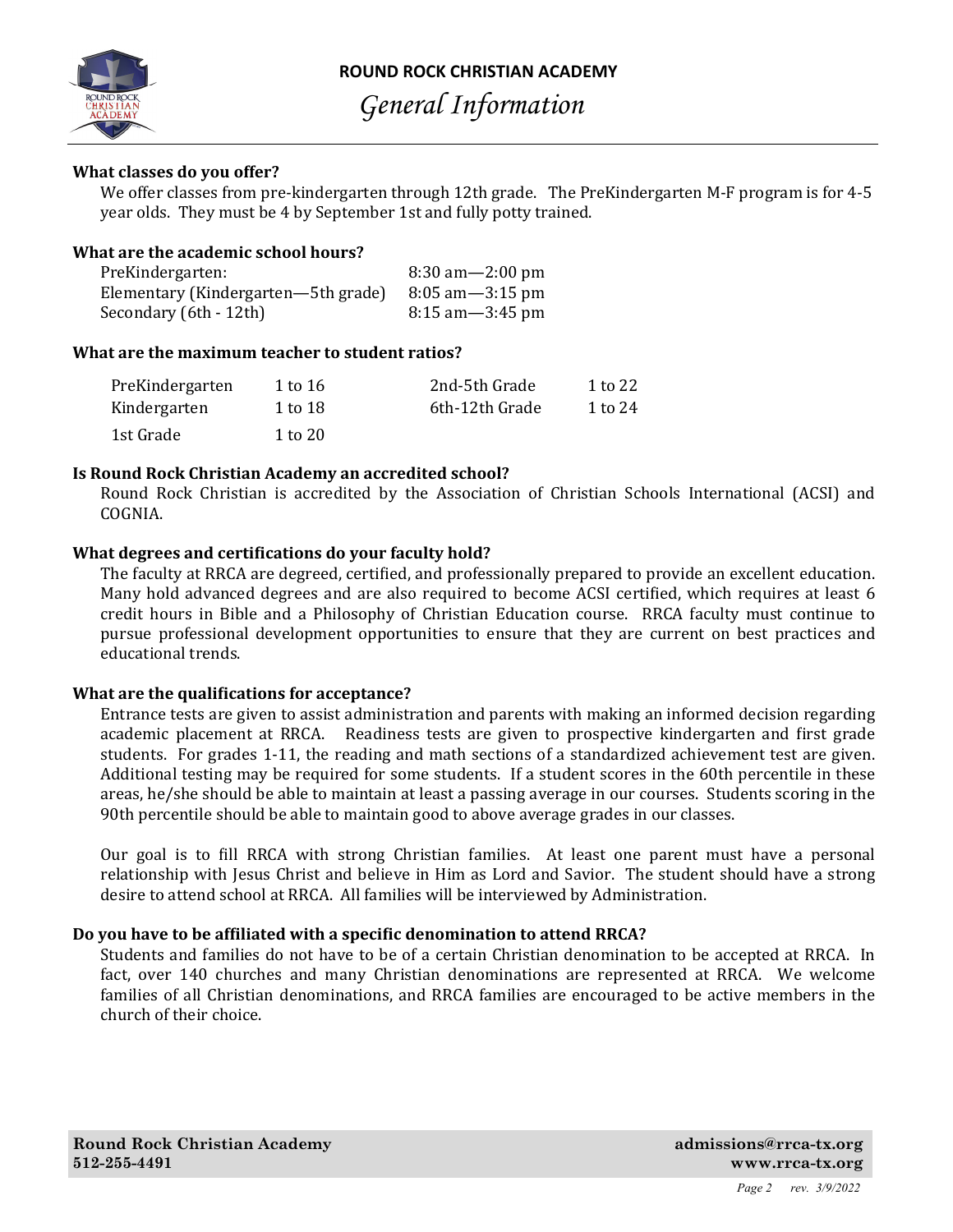

# **How would you describe your curriculum?**

RRCA's college-preparatory curriculum is designed to encompass the intellectual, physical, and spiritual development of its students. The particulars of the curriculum of each discipline impart that God is the source of all truth and that His truth is the standard by which all knowledge is measured. We use a variety of Christian and secular textbooks to provide a challenging curriculum including Houghton Mifflin, Pearson, Prentice Hall, ABEKA, Bob Jones, ACSI/Purposeful Design, Cengage, and Summit Ministries.

# **Do you only accept children who score high on the testing?**

Although we have a rigorous course of study for college-bound students, we will accept students who score below 60th percentile with the understanding that outside support may be required (i.e. tutoring, academic therapy, speech therapy, etc.) RRCA has a limited resource program to support students with learning differences.

# **How does RRCA keep tuition so low compared to other private schools?**

In order to keep tuition affordable, parent participation in the Annual Fund is encouraged. In recent years, the Annual Fund has provided the funds for classroom technology, facility enhancements, school vehicles, professional development for the faculty, and tuition assistance. Contributions to the Annual Fund are taxdeductible and are received from parents, faculty and staff, grandparents, board members, businesses, charitable grants, and friends of RRCA.

## **Does RRCA offer tuition assistance?**

RRCA offers a limited amount of tuition assistance to its families based on need. RRCA uses an online application process called FAST (Financial Aid for School Tuition). The financial assistance application link can be found on the school website each spring. Current families have the opportunity to apply for financial assistance beginning in February of each school year.

# **What sports are offered in the Crusader Athletics program?**

RRCA believes competitive sports programs help students learn the value of hard work, determination, and teamwork. The Crusader Athletics program includes 5th grade sports through the Varsity level, including teams winning state championships in multiple sports. Football, basketball, volleyball, cheerleading, baseball, track, cross country, soccer, swimming, tennis, and golf are offered at various grade levels.

# **What Fine Arts programs do you offer?**

PK and Elementary students participate in art and music classes each week. Secondary students have a choice of choir, art, digital design, yearbook, dance and needle arts. High school students compete in accredited fine arts competitions at the regional and state level and have built a phenomenal reputation in the community.

# **Can you tell me about the lunch program and snacks for younger students?**

We do have a nutritional hot lunch program provided by a contract service that meets FDA recommended standards and is available for purchase. The menu and lunch orders are available online and can be ordered on a weekly basis. Should you choose to provide a lunch or snack for your child from home, we cannot guarantee the nutritional value. As part of voluntarily complying with Texas state recommended guidelines, RRCA provides a nutritious snack to Pre-Kindergarten students each day. Older students may bring a snack to eat at a time deemed appropriate by their classroom teacher.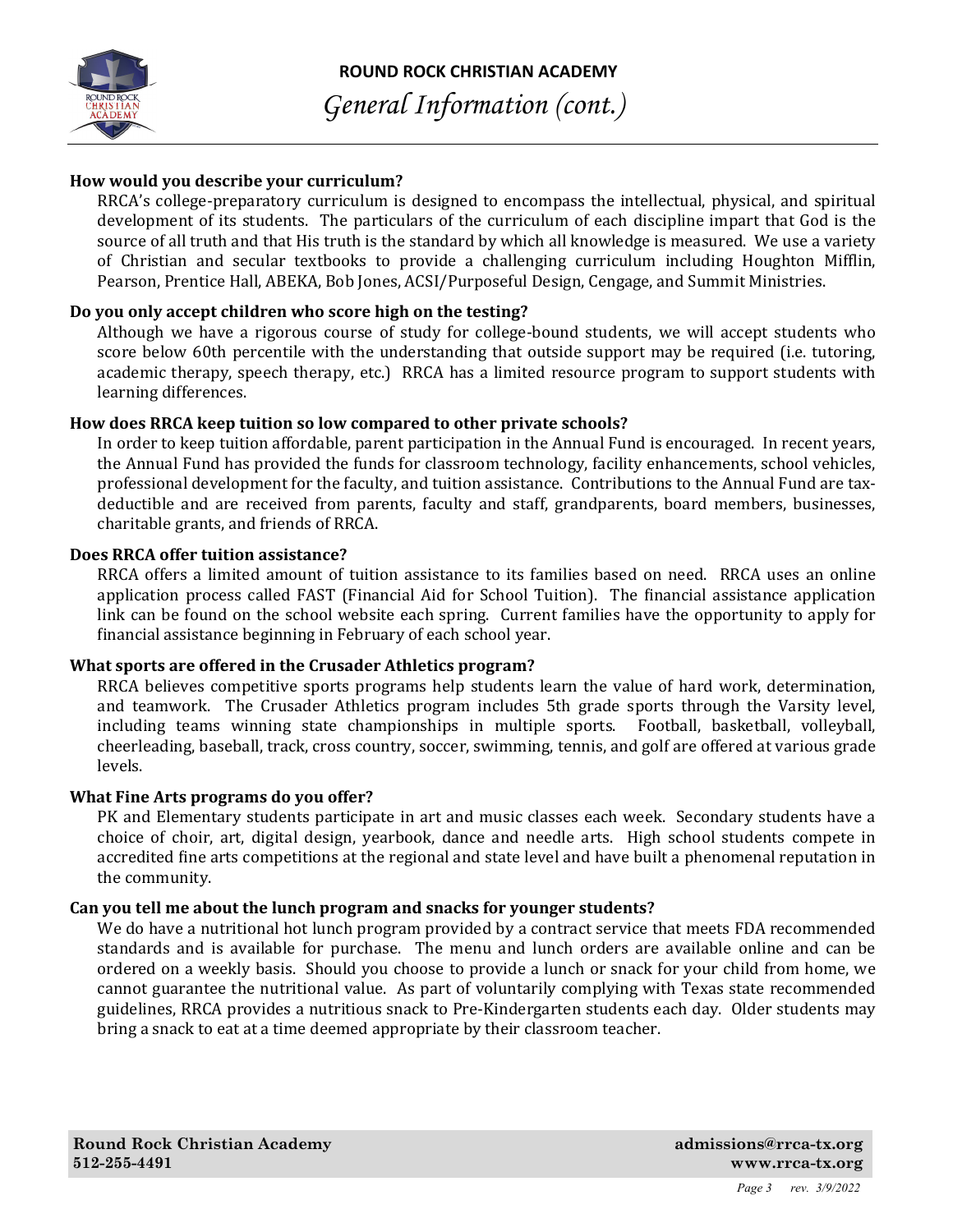

#### **Welcome**

We extend a warm welcome to you as you begin the admissions process. We invite you to get acquainted with RRCA by scheduling a tour of the campus, attending an open house, or by contacting the Admissions Office. Our goal is to bring together students who desire to grow spiritually, intellectually, socially, and physically. Each student is considered for admission on an individual basis. We request that you submit the completed application and all required forms so that we have the necessary information to make an informed decision regarding a student's potential enrollment at RRCA.

#### **Admissions Open House**

Each year RRCA hosts an Admissions Open House in January to give interested parents the opportunity to meet Becky Blauser, our Head of School, as well as the faculty and staff. Visitors will have the opportunity to tour the facility, view the curriculum and learn more about RRCA.

#### **Visiting Campus**

Parents are welcome to schedule a visit to observe classes during an ordinary school day. Appointments are required and may be scheduled by calling the Admissions Office. Students applying for grades 3rd-12th may schedule a visit to the campus and attend classes at certain times during the school year. Appointments are required and should be scheduled by calling the Admissions Office at (512) 255-4491.

#### **Priority of Admission**

Students who have siblings enrolled at RRCA have first priority. All other applications are prioritized by the date the application, New Student and Registration fees are received by the Admissions Office. When classes are full, the student's position on the waiting list is determined by the date the Application and Registration Fee is received.

#### **Application Procedures**

- Submit all paperwork and fees listed on the Application checklist.
- Submit current educational records, test scores, and relevant medical records (including psychiatric data) along with the application paperwork. RRCA will request official records from the student's former school. If for some reason the official records reflect a difference from the initial information provided, RRCA can withdraw the offer of student acceptance.

#### **APPLICATION CHECKLIST**

The following items are required before student enrollment application can be processed:

*(Bolded items can be found on the website under Admissions and completed as PDF‐ϔillable forms)*

|   | <b>Application for Enrollment</b>                              |
|---|----------------------------------------------------------------|
|   | <b>Parent Questionnaire (PK-12th)</b>                          |
| ப | Family photo (printed or digital)                              |
| ப | New Student Fees and Registration Fees                         |
| ш | Copy of Birth Certificate                                      |
|   | Copies of student's educational records (can be<br>unofficial) |
|   | <b>New Student Medical Forms (PK-12th)</b>                     |
|   | Immunization Record                                            |
|   | <b>RRCA Entrance Testing</b>                                   |
|   | Parent Interview                                               |
|   |                                                                |

Additional items required for 6th-12th grades:

- **Student Questionnaire (6th‐12th)**
- **Student/Parent Covenant (6th‐12th)**
- **Teacher/Principal Recommendation Form (6th‐12th)**

 **Pastor/Spiritual Leader Recommendation Form (6th‐12th)**

#### **Next Steps—Admissions Process**

- Upon receipt of all required paperwork and fees, if space is available, parents will be contacted to schedule a student testing date and parent interview.
- After the interview, if the student is accepted at RRCA, the Enrollment Contract will be given to the parents.

**Round Rock Christian Academy admissions@rrca-tx.org 512-255-4491 www.rrca-tx.org**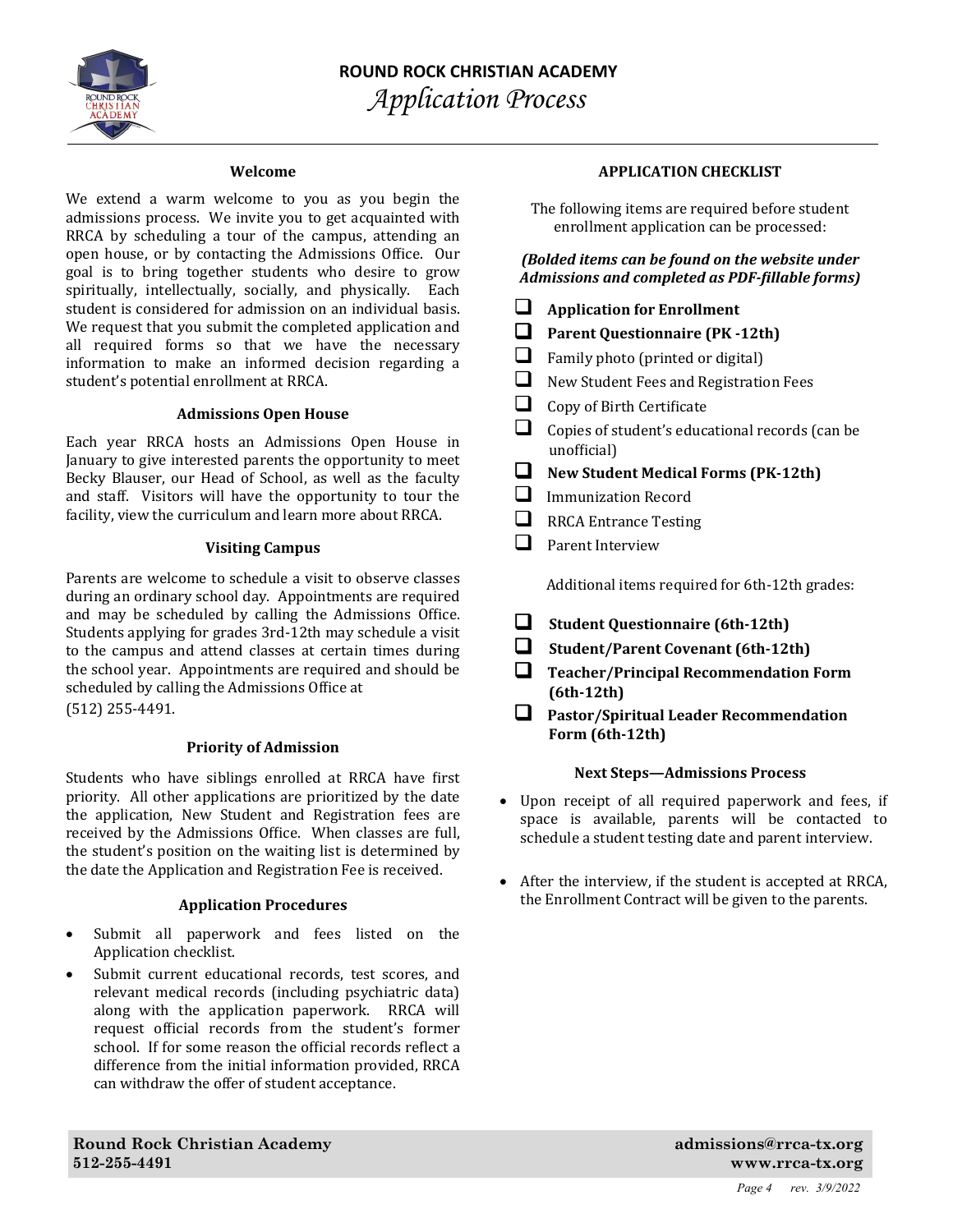

# *Tuition and Fees (2022-2023)*

| <b>PROGRAM</b>                                                                       |                                                   | <b>NEW STUDENTS</b>                    | <b>RETURNING</b><br><b>STUDENTS</b>                           | <b>ANNUAL</b><br><b>TUITION</b>          | PLAN A                                  | <b>PLAN B</b>                  | PLAN C                                                       |
|--------------------------------------------------------------------------------------|---------------------------------------------------|----------------------------------------|---------------------------------------------------------------|------------------------------------------|-----------------------------------------|--------------------------------|--------------------------------------------------------------|
|                                                                                      | <b>New</b><br><b>Student</b><br>Fee<br>(One-time) | <b>Registration</b><br>Fee<br>(Annual) | Annual<br>Registration<br>Fee<br>* Increases<br>after April 1 | <b>Total</b><br>Annual<br><b>Tuition</b> | 3%<br>discount<br>Payment<br>due July 1 | 10 Month<br>Plan<br>July-April | 12 Month<br>Plan<br>July - June<br><b>Bank Draft</b><br>Only |
| <b>PreKinder 4s</b><br>$8:30$ am $- 2:00$ pm<br>$(M-F, 4$ years old<br>by Sept. $1)$ | \$500.00                                          | \$325.00                               | \$325.00<br>$$375.00*$                                        | \$7,750.00                               | \$7,517.50                              | \$775.00                       | \$645.83                                                     |
| <b>Elementary</b><br>$(K-5th)$                                                       | \$1,000.00                                        | \$425.00                               | \$425.00<br>$$475.00*$                                        | \$9,175.00                               | \$8,899.75                              | \$917.50                       | \$764.58                                                     |
| <b>Secondary</b><br>$(6th - 12th)$                                                   | \$1,000.00                                        | \$425.00                               | \$425.00<br>$$475.00*$                                        | \$10,450.00                              | \$10,136.50                             | \$1,045.00                     | \$870.83                                                     |

# **All Tuition and Fees are NON-REFUNDABLE**

**Tuition is due on the 1st of each month and a LATE FEE of \$35** will be charged for all tuition payments received after the 7th of each month. Report cards will be held when tuition payments are one month behind. School records will not be released when a child leaves the Academy and has not paid all charges due. All returned checks and auto drafts will be subject to an additional collection fee. Only cash, money order, debit/credit card, or cashier's check will be accepted after the second returned check. **The parent handbook contains the complete financial policies and procedures of RRCA.** 

# **Family Discounts**

The family discount is available to families with multiple children enrolled at RRCA. The discount is taken off the family's annual tuition amount (not a per student discount).

| 2 Children | \$500.00            |
|------------|---------------------|
| 3 Children | \$750.00            |
| 4 Children | \$1,250.00          |
| 5 Children | See Business Office |

*Round Rock Christian Academy is a Christ-centered, college-preparatory school equipping and developing students to effectively integrate Biblical truth and academic learning into their daily lives to impact their community for Christ.*